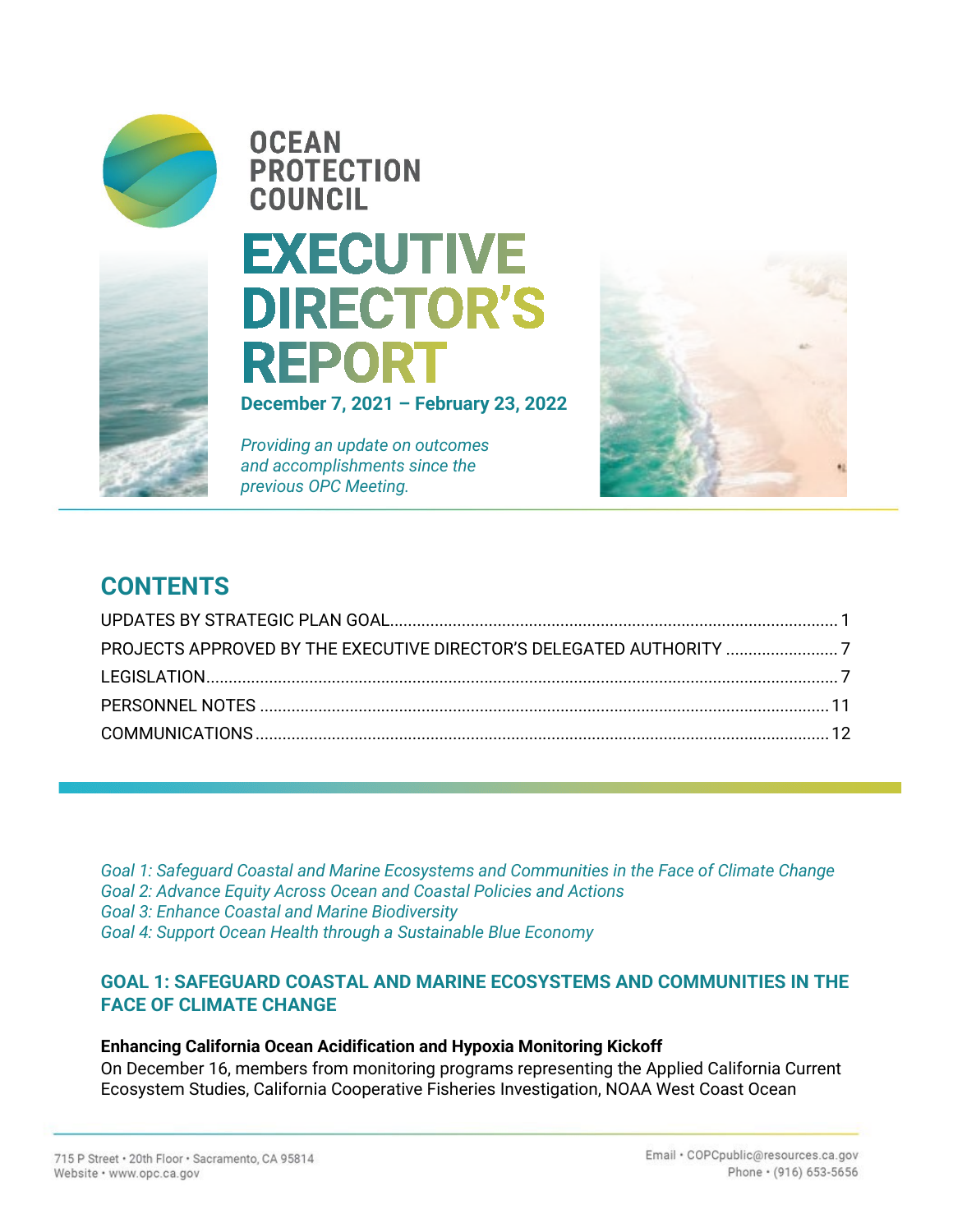Acidification Regional Survey Cruises, Southern California Coastal Water Research Project Southern California Bight Regional Monitoring Program, and Central and Northern California Ocean Observing System participated in a kickoff meeting to coordinate efforts related to standardization and reporting of ocean acidification and hypoxia (OAH) monitoring data. This effort was funded at the [June 2021 OPC Council](https://www.opc.ca.gov/webmaster/ftp/pdf/agenda_items/20210615/Item4b_OAH_monitoring_FINAL.pdf) meeting and advances OPC Strategic Plan Target 1.2.4 to support the development of an ocean acidification and hypoxia monitoring and observation system optimized to deliver decision-relevant information that serves user needs by 2023. The meeting focused on presentations from the monitoring programs on current sampling plans, protocols, and analysis with discussion focused on project milestones and opportunities for coordination.

### **Improving Understanding of Ocean Acidification and Hypoxia Vulnerability and Impacts**

Since its approval at th[e June 2021 OPC Council](https://www.opc.ca.gov/webmaster/ftp/pdf/agenda_items/20210615/Item4a_Prop_68_OAH_Competive_Call_with_Sea_Grant_FINAL.pdf) meeting, OPC has partnered with California Sea Grant (CASG) to release a competitive solicitation for projects supporting ocean acidification and hypoxia (OAH) research, monitoring, and synthesis priorities. CASG released a request for proposals in July 2021 that resulted in 16 full proposals totaling \$11,614,250. Full proposals were reviewed in December 2021 by a technical review panel composed of academic scientists, subject matter experts, and state and federal agency staff. The review panel recommended a ranked list of projects for funding and project selection recommendations were made collaboratively between OPC and CASG, and in coordination with State Water Resources Control Board (SWRCB) staff. The four recommended projects for selection are on the February 23 Council meeting agenda under [Item 4.](https://www.opc.ca.gov/webmaster/ftp/pdf/agenda_items/20220223/Item_4_OAH_Project_Funding_Final.pdf)

### **Prop 68 Chapter 10 Solicitation Scoping**

OPC has approximately \$9.5 million remaining in its Prop 68 Chapter 10 appropriation. OPC's Chapter 10 appropriation pursuant to the California Drought, Water, Parks, Climate, Coastal Protection and Outdoor Access for All Act of 2018 - Proposition 68 (Public Resources Code §80130) may be used for projects that plan, develop, and implement climate adaptation and resiliency projects. Staff is currently scoping a competitive solicitation that would be released in Spring 2022. Topics that are being considered include an assessment of contaminated sites that are vulnerable to sea level rise, mapping vulnerable coastal habitats, and projects that support coastal resilience and sea level rise adaptation.

# **Sea-Level Rise Action Plan and New Federal Technical Report**

Following the endorsement of the [Sea-Level Rise Principles,](https://www.opc.ca.gov/webmaster/_media_library/2021/01/State-SLR-Principles-Doc_Oct2020.pdf) the State Sea-Level Rise Leadership Team, made up of 17 agencies and departments, collaboratively developed the State Agency Sea-Level Rise Action Plan (Action Plan). The Action Plan establishes a critical five-year roadmap of state agency actions to address and adapt to SLR and build coastal resilience across California. It formalizes and accelerates coordinated state agency efforts to prepare for the impacts of SLR; demonstrates state responsibility and leadership; increases transparency on state priorities; provides a foundation for further adaption action at the local and regional level; and identifies opportunities to leverage financial resources to maximize implementation. OPC staff will provide an update on the Action Plan at the February 23, 2022 Council meeting under Item 7 and anticipate releasing the Action Plan in the coming weeks. The Action Plan is a living document that will be informed by public input over the next several months.

On February 15, 2022, the federal multi-agency [2022 Sea Level Rise Technical Report](https://oceanservice.noaa.gov/hazards/sealevelrise/sealevelrise-tech-report.html) was released. This Report provides the most up-to-date sea level rise projections for the nation and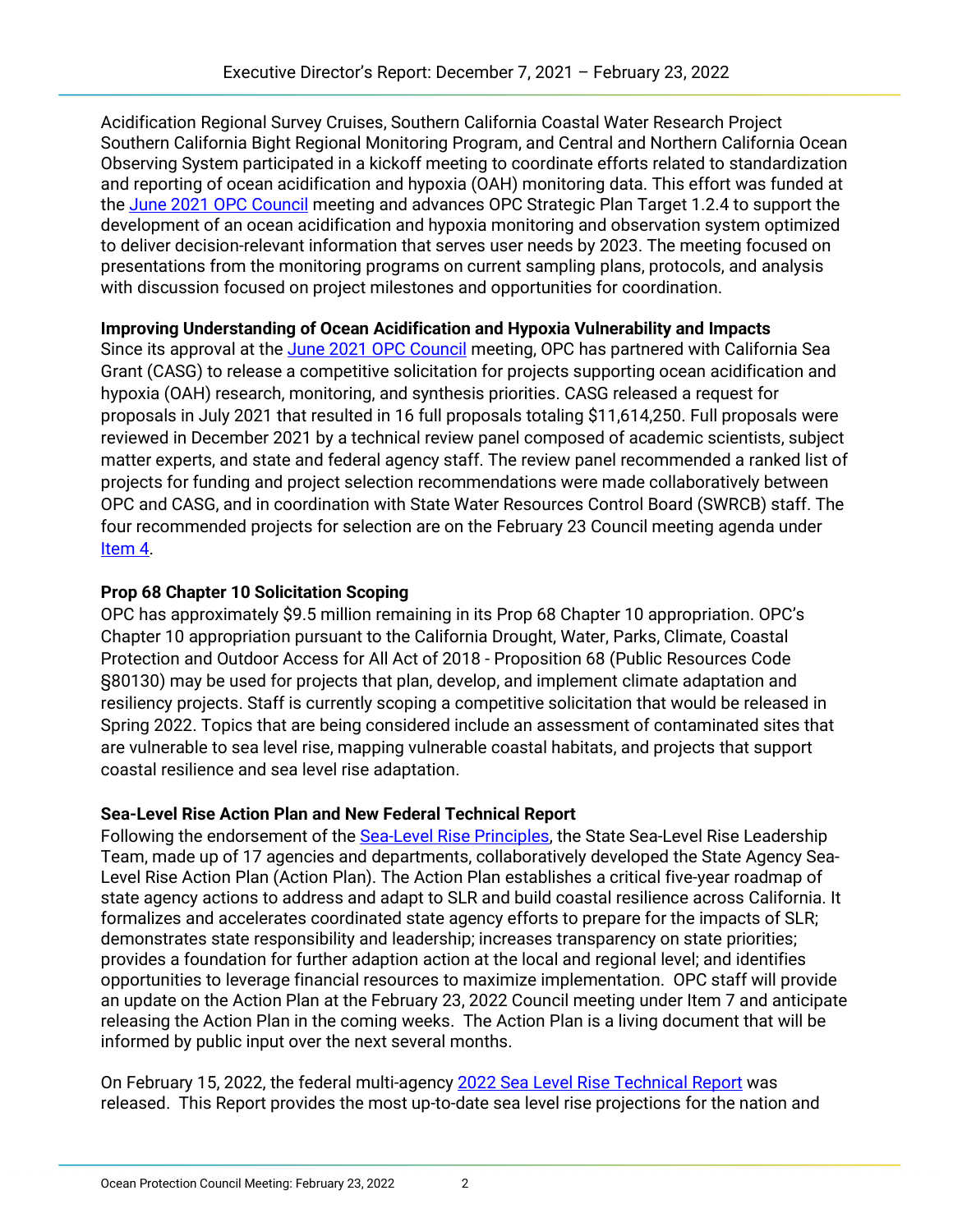downscaled regional projections. Findings from the report include increased certainty around sea level rise projections in the near term (through 2050). For the Northwest region of the United States, that includes a high scenario of 1 foot by 2050. High tide flooding events are projected to increase in frequency, with significant consequences for infrastructure, communities and ecosystems if adaptation measures are not implemented. Additionally, there will be greater acceleration of sea level rise by end of century and beyond, based on increased scientific understanding of ice sheet melt from both Greenland and Antarctica, with up to 6 feet of sea level rise by 2100 and 11 feet by 2150 for the Northwest region under a high scenario. The projections in this report will be used to support the planned update of the State of California Sea-Level Rise Guidance in 2023.

# **GOAL 2: ADVANCE EQUITY ACROSS OCEAN AND COASTAL POLICIES AND ACTIONS**

### **Tribal Engagement Strategy**

In fall 2021, OPC engaged more than 10 coastal tribes through listening sessions and governmentto-government consultations aimed at soliciting tribes' perspectives on two key issues: 1) best practices for outreach and engagement between OPC and tribes, and 2) tribes' priorities for the coast and ocean. Based on feedback received from tribes, OPC has developed a draft Tribal Engagement Strategy, which is intended to serve as a framework for enhanced partnership between OPC and tribes on coastal and ocean issues. The draft Strategy is currently being reviewed by CNRA's Assistant Secretary for Tribal Affairs and the Governor's Office of the Tribal Advisory, and it will be distributed to tribes for further consultation and collaboration later this month. OPC anticipates bringing a final Tribal Engagement Strategy to the Council for consideration and possible adoption at its June 14, 2022 meeting.

# **Equity Plan Development**

OPC staff, in collaboration with grantee, Better World Group (BWG), are in the process of finalizing the draft OPC Equity Plan for anticipated public release and comment next week. The Plan aims to advance more equitable and comprehensive ocean and coastal science research, policies, programs and projects that reflect the connection between people, communities, and natural systems. Additionally, OPC is committed to adopting and implementing a Plan that will promote environmental justice, equity, diversity and inclusion, both in its internal operations and its work with and for the public. The Plan's goals, objectives, and strategies have been shaped with collective input from OPC staff, leadership, the **Environmental Justice (EJ) Advisory Group** and [CNRA's Assistant Secretary for Equity and EJ, Moisés Moreno-Rivera.](https://resources.ca.gov/About-Us/Who-We-Are/Assistant-Secretary-for-Equity-and-Environmental-Justice) The draft Equity Plan will solicit public feedback in March, during a 30-day period. Feedback and outcomes from public comment will inform the final proposed Plan, which OPC staff anticipate bringing to the Council for consideration and possible adoption at its June 14, 2022 meeting.

# **GOAL 3: ENHANCE COASTAL AND MARINE BIODIVERSITY**

# **Statewide Microplastics Strategy**

OPC staff prepared and released the [Statewide Microplastics Strategy,](https://www.opc.ca.gov/webmaster/ftp/pdf/agenda_items/2022023/Item_6_Statewide_Microplastics_Strategy_Staff_Rec_Final.pdf) developed pursuant Senate Bill 1263 (Portantino, 2018). The Statewide Microplastics Strategy builds from the findings of the OPC Science Advisory Team (OPC SAT) interdisciplinary microplastics working group, convened by the Ocean Science Trust and funded by OPC, which released the report entitled [Assessing the Risk](https://www.opc.ca.gov/webmaster/_media_library/2021/05/Microplastics-Risk-final-report.pdf)  [of Microplastic Pollution in California](https://www.opc.ca.gov/webmaster/_media_library/2021/05/Microplastics-Risk-final-report.pdf) in Spring 2021. The Strategy outlines a two-track approach to comprehensively manage microplastics in California. The first track emphasizes pollution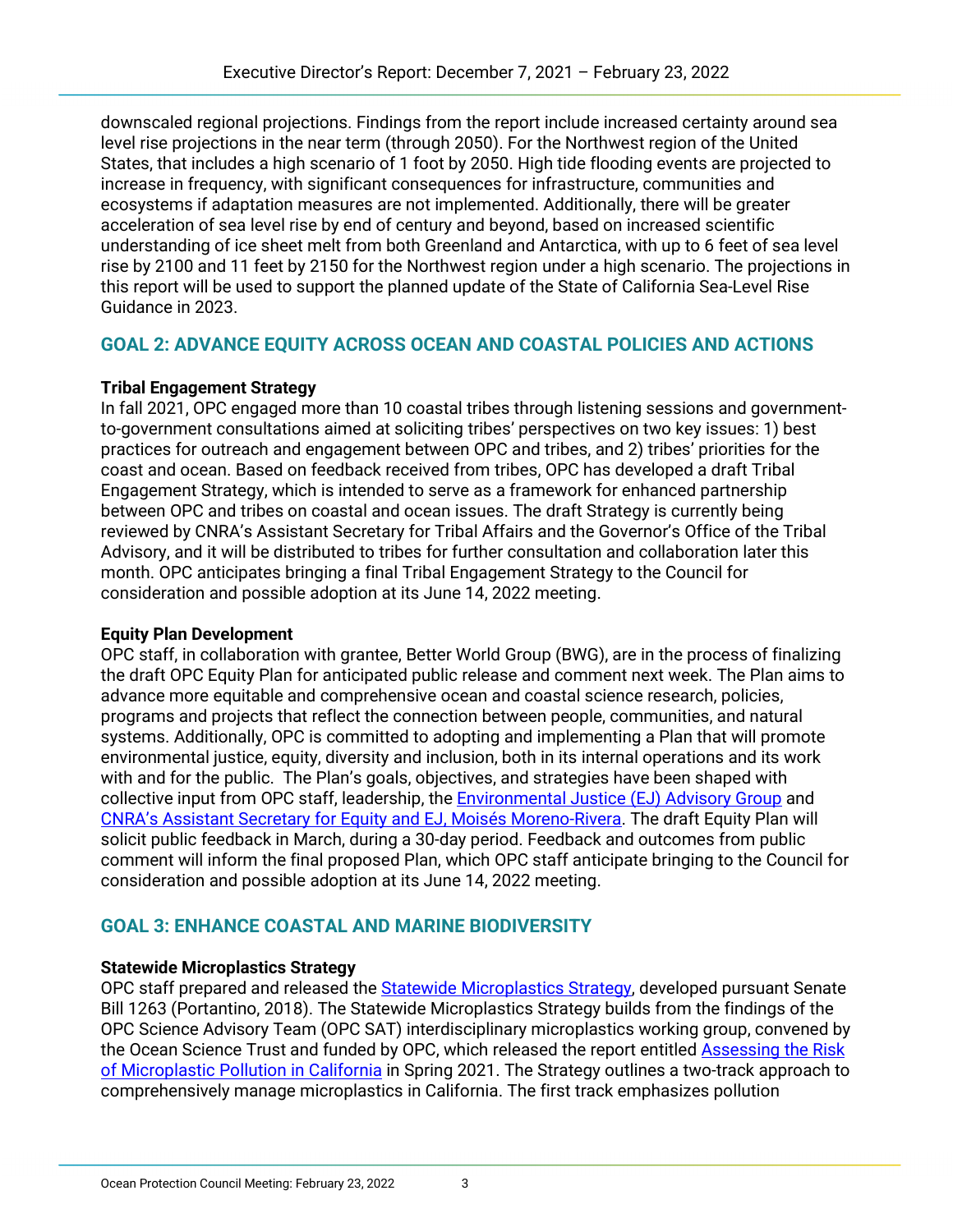prevention and pathway interventions with recommendations for immediate, multi-benefit 'no regrets' actions to reduce microplastics pollution. The second track outlines a comprehensive research strategy to enhance understanding of microplastic sources, pathways, risk, and to inform future management solutions specific to California. The draft Strategy was available for public comment from December 21, 2021 to January 21, 2022 and will be considered for adoption at the February 23, 2022 OPC Meeting under [Item 6.](https://www.opc.ca.gov/webmaster/ftp/pdf/agenda_items/20220223/Item_6_Statewide_Microplastics_Strategy_Staff_Rec_Final.pdf)

## **California Restoration and Mitigation Policy**

OPC staff have developed a draft policy for restoration and mitigation in coastal and ocean habitats. Although habitat restoration and mitigation activities have been occurring for years in California, the state currently lacks a comprehensive policy for such activities within marine waters, resulting in a piecemeal and inconsistent approach. This new policy will provide a consistent, standardized foundation for evaluation and approval of such efforts. It will include summaries of the best available science related to restoration in various habitats (e.g. eelgrass beds, kelp forests, rocky intertidal zones) as well as specific guidance on invasive species removal, artificial reefs, living shorelines, and restoration in marine protected areas (MPAs). In the coming months, the draft policy will be reviewed by scientific and agency partners before finalization and public release at the end of 2022.

### **California's 30x30 Initiative**

On December 15, CNRA released a draft of *[Pathways to 30x30: Accelerating Conservation of](https://www.californianature.ca.gov/pages/30x30)  [California's Nature](https://www.californianature.ca.gov/pages/30x30)* for public review and comment. OPC worked closely with Dr. Jennifer Norris, CNRA's Deputy Secretary for Biodiversity and Habitat, on the coastal and ocean components of the *Pathways* document. The strategy for conserving 30% of California's coastal waters by 2030 will include the 16% of state waters currently protected within the state's [MPA network](https://wildlife.ca.gov/Conservation/Marine/MPAs) and a prioritized focus on working with federal resource managers to strengthen biodiversity conservation measures in California's federally managed National Marine Sanctuaries, which currently cover 40.6% of state waters. This percentage will increase if the proposed Chumash Heritage NMS (see below) gets approved. Sanctuaries provide an opportunity for California to meet or exceed the 30x30 target while ensuring that access and sustainable use are maintained. As *Pathways* is finalized, OPC looks forward to working with Sanctuaries, tribes, fishing and environmental communities, and others to identify areas that are important for biodiversity in California's coastal waters, assess major threats to biodiversity, and explore additional protections that could be implemented to address those threats.

# **Chumash Heritage National Marine Sanctuary**

January 31 marked the end of the public comment period for the proposed designation of the [Chumash Heritage National Marine Sanctuary,](https://sanctuaries.noaa.gov/chumash-heritage/) which would protect marine ecosystems, maritime heritage, and cultural values of indigenous communities on California's central and south coasts. OPC worked with closely with Secretary Crowfoot to develop and submit a [comment letter](https://www.regulations.gov/comment/NOAA-NOS-2021-0080-1086) expressing strong support for the proposed Sanctuary, which would protect an ecologically significant transition zone and provide opportunities to restore and revitalize Chumash stewardship of ancestral lands and waters.

# **Marine Protected Area Statewide Leadership Team Work Plan: 2021-2025**

The MPA Statewide Leadership Team advises the Secretary for Natural Resources on all things related to MPA governance and is made up of representatives from state and federal agencies, California Native American Tribes, and non-governmental partners. The Leadership Team's [2021-](https://www.opc.ca.gov/webmaster/_media_library/2022/02/MSLT_WorkPlan_FINAL_02.04.22-1.pdf) 2025 [Work Plan](https://www.opc.ca.gov/webmaster/_media_library/2022/02/MSLT_WorkPlan_FINAL_02.04.22-1.pdf) has been released and is now available online. The four-year Work Plan identifies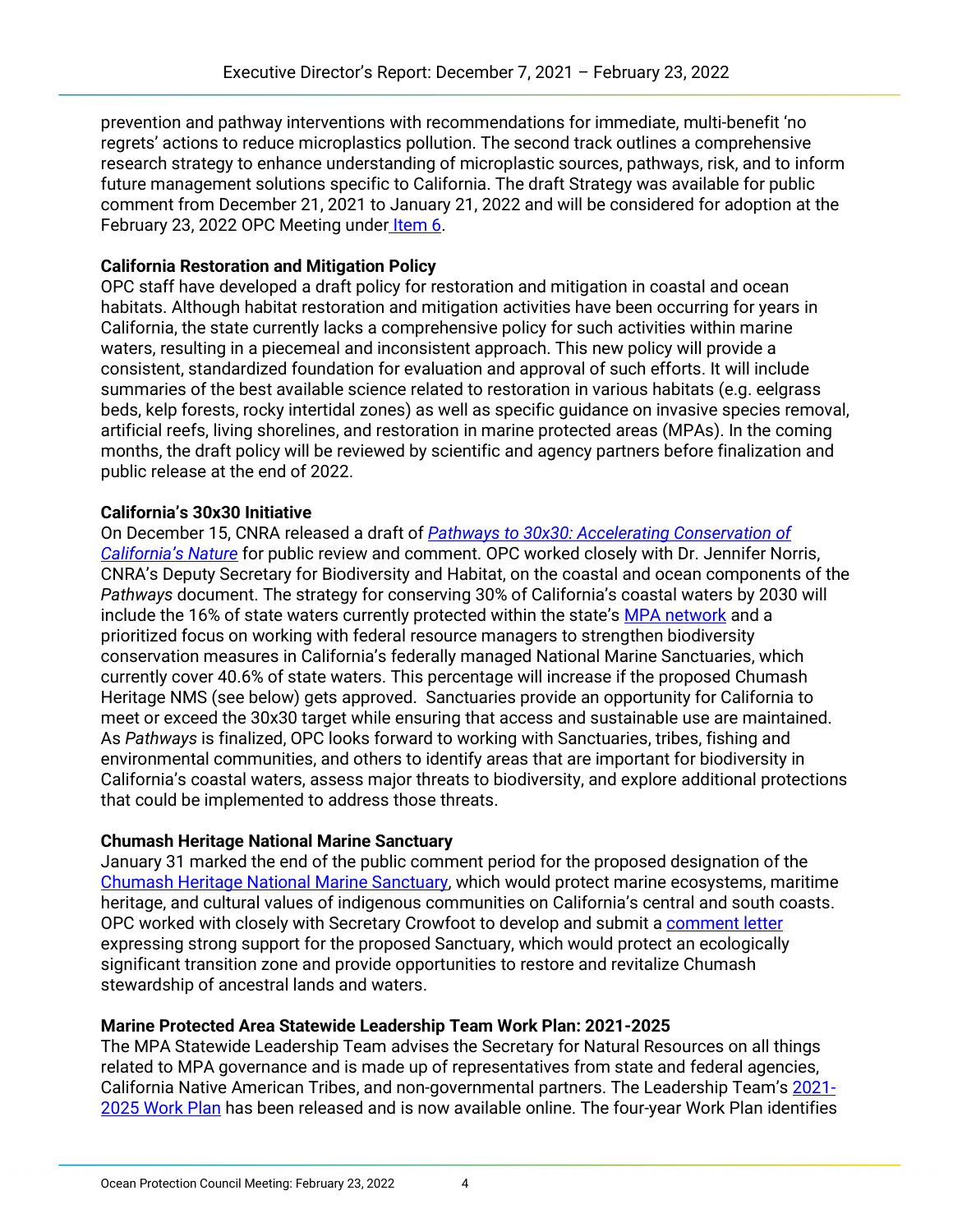shared priorities and outlines key actions for the partners to accomplish together to make progress toward achieving the goals of the Marine Life Protection Act. The Work Plan is comprised of strategic priorities, actions, and outcomes within the four focal areas of the statewide MPA Management Program which include: Outreach & Education, Enforcement & Compliance, Research & Monitoring, and Policy & Permitting.

## **MPA Long-Term Monitoring Technical Reports Are Now Available**

Results from the MPA Network long-term monitoring programs [are now available online in seven](https://caseagrant.ucsd.edu/news/completed-marine-protected-area-monitoring-projects-will-contribute-to-upcoming-review)  [technical reports.](https://caseagrant.ucsd.edu/news/completed-marine-protected-area-monitoring-projects-will-contribute-to-upcoming-review) These projects represent collaboration between California researchers, OPC, California Sea Grant, and the California Department of Fish and Wildlife (CDFW). After a decade since Network implementation, the State is in the process of evaluating the MPA Network and progress towards meeting the goals of the Marine Life Protection Act. To prepare for this first-ever Decadal Management Review of the MPA Management Program, OPC has invested significantly in both baseline and long-term monitoring projects to track changes in California's MPA Network over time. These monitoring projects are only one component of the Decadal Management Review; CDFW will look to several other sources to inform the Review report, including long-standing MPA partners and California Native American Tribes. The Decadal Management Review report will be released publicly in January 2023 and presented to the Fish and Game Commission in February 2023.

# **MPA Small Grants Program**

Since 2017, OPC has partnered with the non-profit organization Coastal Quest to administer its MPA Small Grants Program to increase MPA outreach and education efforts statewide. Coastal Quest administered a call for proposals in 2018 and 2020, which has disbursed over \$1.2 million directly to all 14 [MPA Collaboratives](https://www.mpacollaborative.org/) and 12 community organizations to create locally relevant outreach content for a broad range of ocean users in multiple languages. An update on the success of this program to date and possible approval of funding to administer a third round of competitive grants is on the February 23 Council meeting agenda under [Item 5.](https://www.opc.ca.gov/webmaster/ftp/pdf/agenda_items/20220223/Item_5_MPA_Small_Grants_Final.pdf)

#### **MPA Decadal Management Review Community Meetings**

In Fall 2021, CDFW, in partnership with OPC, hosted a series of four virtual Community Meetings focused on the upcoming MPA Decadal Management Review. Participants expressed an interest in engaging with MPA science and monitoring, as well as a desire for increased collaboration and participation across agencies, organizations, and community groups in MPA management. Participants also stated their preference for increased and diversified communications and outreach from state agencies and partner organizations. A summary of the key themes of community input is available in this [here;](https://nrm.dfg.ca.gov/FileHandler.ashx?DocumentID=197069&inline) this feedback will help inform the MPA Decadal Management Review.

# **Screening for Contaminants of Emerging Concern in the Southern California Bight**

In 2018, OPC funded the Southern California Coastal Water Research Project to [screen sediment](https://opc.ca.gov/webmaster/ftp/pdf/agenda_items/20180424/Item4c_CECs_Staff_Rec_FINAL.pdf)  [and fish tissue samples](https://opc.ca.gov/webmaster/ftp/pdf/agenda_items/20180424/Item4c_CECs_Staff_Rec_FINAL.pdf) from the Southern California Bight for emerging contaminants as a special study that was conducted through the Southern California Bight Regional Monitoring Program (Bight '18). The study completed in December 2021 with results to be included in the forthcoming Bight '18 report. The special study evaluated over 100 different sediment and fish samples collected as part of the Bight '18 regional monitoring survey to determine whether bioscreening and nontargeted analyses are effective tools for large-scale screening or monitoring. As one of the first applications of newly adapted bioscreening tools, the study demonstrated bioscreening as an effective tool for assessing sediment samples, with nontargeted analyses demonstrating potential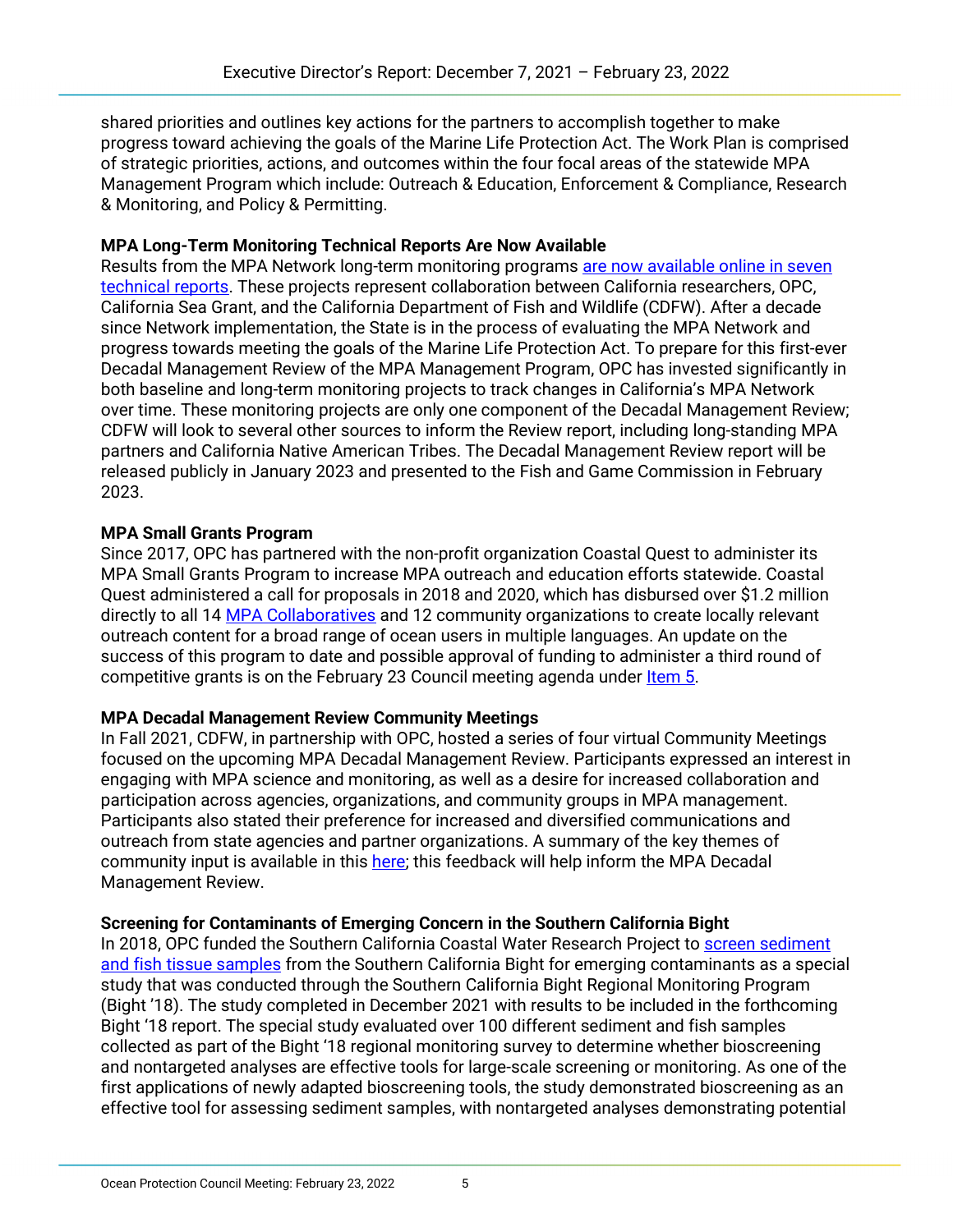to enhance toxicity identification, and provided additional recommendations to validate and expand endpoints used for sediment quality assessment and to identify new emerging contaminants for further study.

#### **Panel Addressing Emerging Contaminants in Aquatic Ecosystems**

The OPC-funde[d expert panel](https://sccwrp.org/about/research-areas/emerging-contaminants/cec-ecosystems-panel/) on emerging contaminants in aquatic ecosystems held a week-long working session and public webinar on February 10, 2022. The panel is continuing to hold standing meetings to address its charge and assess the current state of scientific knowledge on the risks of CECs impacting human health and the environment in freshwater, coastal, and marine ecosystems of the State. Its final report is expected in Fall 2022. The panel's final report will update the [2012](https://www.waterboards.ca.gov/water_issues/programs/swamp/cec_aquatic/docs/cec_ecosystems_rpt.pdf)  [recommendations,](https://www.waterboards.ca.gov/water_issues/programs/swamp/cec_aquatic/docs/cec_ecosystems_rpt.pdf) include monitoring recommendations for emerging contaminants in state waters, and guide the development of a statewide management strategy for emerging contaminants, with a goal of preventing water quality impairments through management action.

# **GOAL 4: SUPPORT OCEAN HEALTH THROUGH A SUSTAINABLE BLUE ECONOMY**

#### **Spatial Mapping of North Coast Commercial Fishing Grounds**

The Humboldt Fishermen's Marketing Association (HFMA) in collaboration with the Salmon Trollers Marketing Association and the Crescent City Commercial Fishermen's Association mapped oceanic fishing grounds west of the coastal counties of Del Norte, Humboldt and Mendocino for the purposes of defining areas of importance to local commercial fishing fleets and associated coastal fishing communities. The fishing associations developed a [StoryMap](https://storymaps.arcgis.com/stories/ec90562aada545acb6bb1bf6f3c8f228) to share the narrative and mapping layers collaboratively produced by the North Coast fishing communities. The project aligns with Objective 4.4 of OPC's Strategic Plan to guide sustainable renewable energy projects, particularly target 4.4.1 regarding funding research and baseline data collection to assess the environmental and socioeconomic impacts of potential offshore wind projects.

#### **Offshore Wind**

The Bureau of Ocean and Energy Management (BOEM) is moving forward with its timeline aimed at announcing lease sales in late 2022. BOEM has designated two Wind Energy Areas (WEA) offshore of Morro Bay and Humboldt Bay. BOEM released its [draft Environmental Assessment](https://www.boem.gov/renewable-energy/humboldt-wind-energy-area-environmental-assessment-and-appendices) for the Humboldt Bay WEA as part of the formal environmental review process under the National Environmental Policy Act. Agencies submitted a joint comment letter in response, focused on the need for additional environmental, ocean use, and cultural resource information. The California Coastal Commission is preparing for consistency determination (CD) hearings for the Humboldt WEA in April 2022 and the Morro Bay WEA in June or July 2022. OPC is supporting the CD process through funding a series of projects that have been identified as key environmental and cultural information gaps. Two projects focused on spatial environmental and ocean use mapping and modeling projects are planned to release their project fundings are public webinars scheduled for March 18 and March 22. A report focused on Tribal cultural resources related to the Humboldt WEA is also expected in March.

#### **California Collaborative Fisheries Research Program**

California Collaborative Fisheries Research Program (CCFRP) has been bringing together the expertise and ideas of fishermen and scientists to gather information for MPA and fisheries management since 2007. In September 2021, [OPC approved \\$500,000 to CCFRP](https://www.opc.ca.gov/webmaster/ftp/pdf/agenda_items/20210914/Item_5c_CCFRP_Staff_Rec_FINAL.pdf) to continue monitoring along the Central Coast for the upcoming 2022 field season, with the expectation that the remaining funds would be provided from external sources. However, the outstanding \$500,000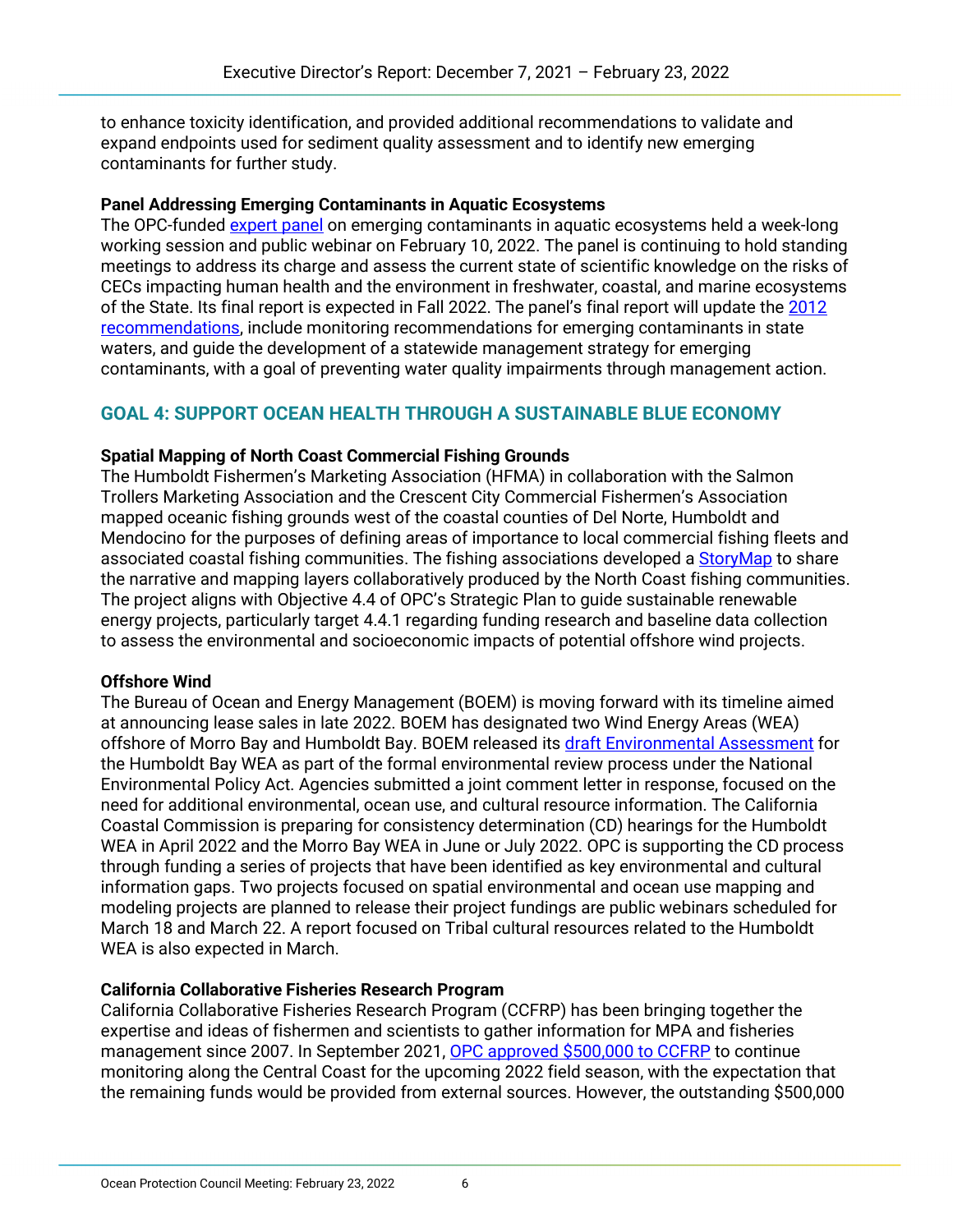to support statewide monitoring was not fulfilled, leaving a gap in a critically important monitoring program. [Item 8](https://www.opc.ca.gov/webmaster/ftp/pdf/agenda_items/20220223/Item_8_CCFRP_Consent_Staff_Rec_Final.pdf) at the February 23, 2022 Council meeting recommends approval of funding to address this gap, allowing CCFRP to expand monitoring statewide for the upcoming field season and provide much-needed scientific information to continue assessments of the efficacy of California's MPAs and support of sustainable fisheries management.

#### **Promoting Sustainable Aquaculture**

The development of the statewide Aquaculture Action Plan is proceeding on schedule with planned completion by 2023. The National Center for Ecological Analysis and Synthesis (NCEAS) and California Sea Grant, in close partnership with OPC staff, have completed an initial draft of the Action Plan. The draft was reviewed by the Aquaculture Leadership Team, with member agencies providing detailed feedback. OPC staff compiled all agency comments and are coordinating with NCEAS and CA Sea Grant on next steps in the plan development process.

# **PROJECTS APPROVED BY THE EXECUTIVE DIRECTOR'S DELEGATED AUTHORITY**

| <b>Grantee</b>                     | Project                                                                           | <b>Amount</b> | <b>Description</b>                                                                                                                                                                                                                    |
|------------------------------------|-----------------------------------------------------------------------------------|---------------|---------------------------------------------------------------------------------------------------------------------------------------------------------------------------------------------------------------------------------------|
| <b>UCSC</b>                        | <b>Central Coast</b><br>Fishing<br>Heritage<br>Mapping<br>Project 2021-<br>22     | \$112,090     | This project will collate and develop mapping<br>products from data previously collected by<br>fishing associations to provide a narrative<br>around historical and current fishing grounds to<br>inform offshore wind development.   |
| California<br>Energy<br>Commission | <b>North Coast</b><br>Offshore Wind:<br>Cultural<br><b>Resources</b><br>Inventory | \$199.951     | This project will support state agencies and<br>north coast tribes in developing and sharing a<br>common collection of cultural resources data to<br>help inform future state actions related to<br>offshore wind energy development. |

# **LEGISLATION**

The following are coastal and ocean-related bills currently being tracked by OPC staff:

**[AB 30 \(Kalra\)](https://leginfo.legislature.ca.gov/faces/billNavClient.xhtml?bill_id=202120220AB30)** – Outdoor access to nature: environmental equity.

This bill would declare that it is the established policy of the state that all Californians have safe and affordable access to nature and access to the benefits of nature, and would require all relevant state agencies, including the Natural Resources Agency, state departments, including the Department of Transportation, and their respective departments, boards, and commissions to incorporate this state policy when revising, adopting, or establishing policies, regulations, and grant criteria, or making expenditures, pertinent to the uses of outdoor access to nature, as provided.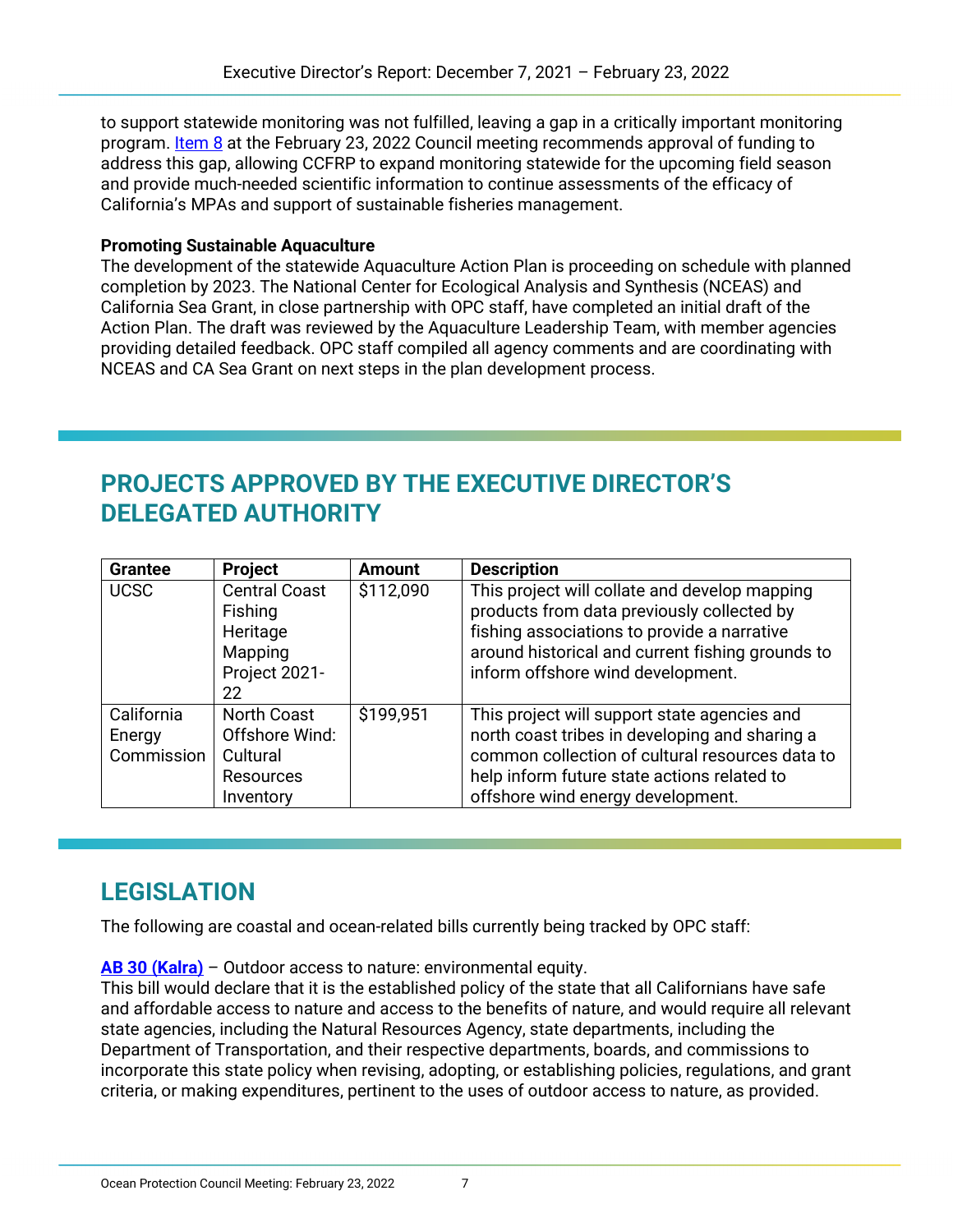## **[AB 1279 \(Muratsuchi\)](https://leginfo.legislature.ca.gov/faces/billNavClient.xhtml?bill_id=202120220AB1279)** – Coastal resources: sustainable kelp.

This bill would require OPC to work with private and nonprofit entities to bring sustainable kelp to the coastal waters of the state, as provided, and to review and assess data from existing research and ongoing pilot projects to identify critical knowledge gaps related to, among other things, kelp forest ecosystems.

## **[AB 1611 \(Davies\)](https://leginfo.legislature.ca.gov/faces/billNavClient.xhtml?bill_id=202120220AB1611)** – Oil spills: notification of hitting pipelines: civil penalties.

This bill would require a person to notify specified state and federal entities that a vessel hit or likely hit a pipeline in waters of the state, within 24 hours of knowing that the vessel did so or likely did so and would subject that person to a civil penalty of not less than \$10,000 and not more than \$50,000.

### **[AB1690 \(Rivas\)](https://leginfo.legislature.ca.gov/faces/billNavClient.xhtml?bill_id=202120220AB1690)** – Tobacco products: single-use components.

This bill would prohibit a person or entity from selling, giving, or furnishing to another person of any age in this state a cigarette utilizing a single-use filter made of any material, an attachable and single-use plastic device meant to facilitate manual manipulation or filtration of a tobacco product, or a single-use electronic cigarette or vaporizer device; would prohibit that selling, giving, or furnishing, whether conducted directly or indirectly through an in-person transaction, or by means of any public or private method of shipment or delivery to an address in this state; would authorize a city attorney, county counsel, or district attorney to assess a \$500 civil fine against each person determined to have violated those prohibitions in a proceeding conducted pursuant to the procedures of the enforcing agency, as specified.

### **[AB1724 \(Stone\)](https://leginfo.legislature.ca.gov/faces/billNavClient.xhtml?bill_id=202120220AB1724)** – Washing machines: microfiber filtration.

This bill would require, on or before January 1, 2024, that all washing machines sold as new in California contain a microfiber filtration system. The bill would also require all state-owned washing machines to contain a microfiber filtration system.

#### **[AB1832 \(Rivas\)](https://leginfo.legislature.ca.gov/faces/billNavClient.xhtml?bill_id=202120220AB1832)** – Tidelands and submerged lands: hard mineral extraction.

This bill would prohibit the State Lands Commission or a local trustee of granted public trust lands from granting leases or issuing permits for the extraction or removal of hard minerals, as defined, from tidelands and submerged lands of the state.

#### **[AB 2026 \(Friedman, Ting\)](https://leginfo.legislature.ca.gov/faces/billNavClient.xhtml?bill_id=202120220AB2026)** – Recycling: plastic packaging and carryout bags.

This bill would prohibit an online retailer that sells or offers for sale and ships purchased products in or into the state from using single-use plastic packaging that consists of shipping envelopes, cushioning, or void fill to package or transport the products, on and after January 1, 2024, for large online retailers, as defined, and on and after January 1, 2026, for small online retailers, as defined; prohibit a manufacturer, retailer, producer, or other distributor that sells or offers for sale and ships purchased products in or into the state from using expanded or extruded polystyrene packaging to package or transport the products, except as provided; make a violation of the foregoing requirements subject to civil penalties and would require penalties collected by the Attorney General to be deposited into the Plastic Packaging Reduction Penalty Account, which the bill would create, for expenditure by the Attorney General, upon appropriation by the Legislature, to enforce those requirements; and establish the At-Store Recycling Program.

**[AB 2016 \(Bauer-Kahan\)](https://leginfo.legislature.ca.gov/faces/billNavClient.xhtml?bill_id=202120220AB2016)** – State Water Resources Control Board: desalination plant: feasibility study.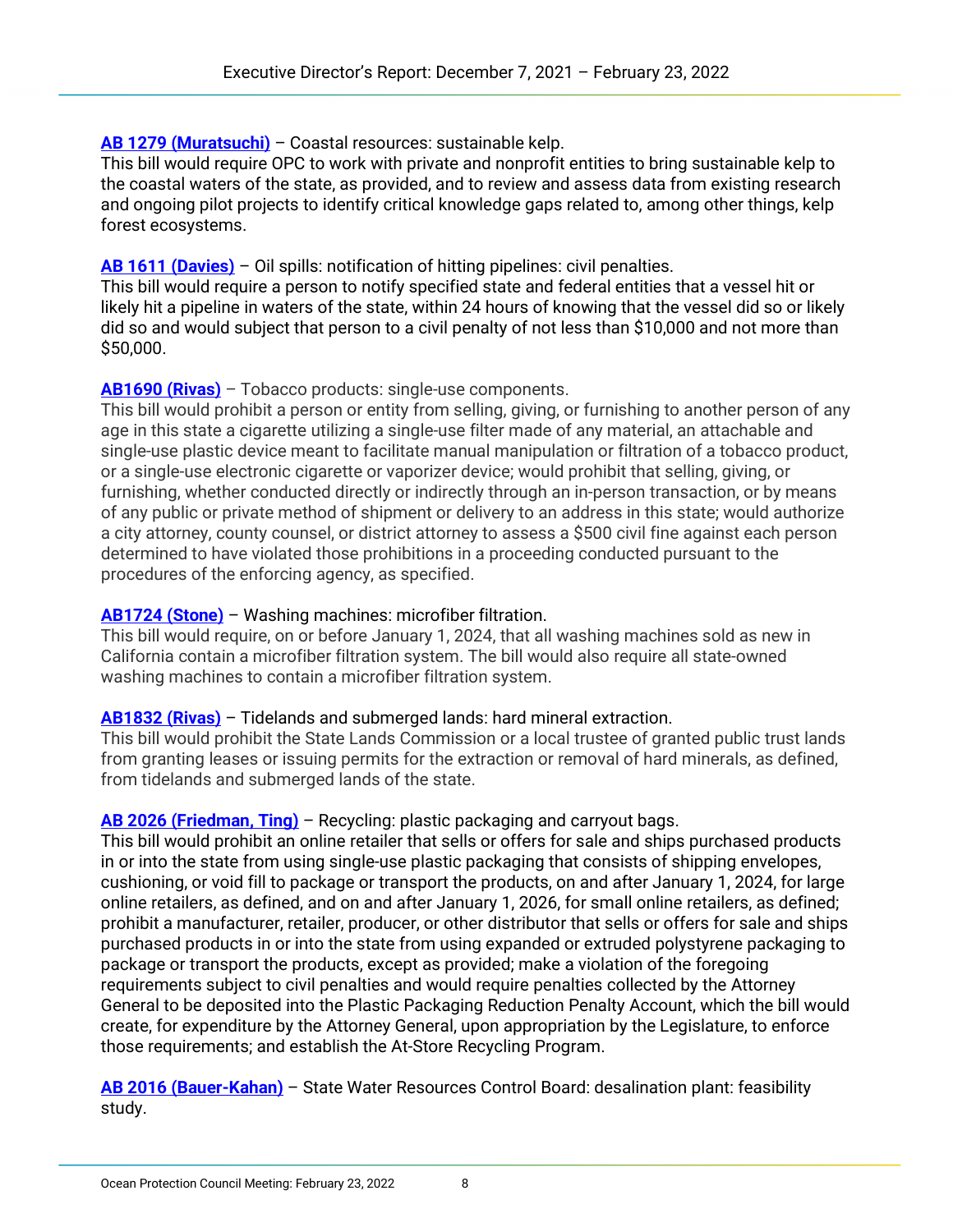This bill would require the board to undertake a comprehensive feasibility study of the potential impact of desalination plants within the state

**[AB 2078 \(Flora\)](https://leginfo.legislature.ca.gov/faces/billNavClient.xhtml?bill_id=202120220AB2078)** *–* Atmospheric Rivers: Research, Mitigation, and Climate Forecasting Program. The bill would, upon the appropriation of \$10,000,000 from the General Fund for these purposes, require the department to research, develop, and implement new observations, prediction models, novel forecasting methods, and tailored decision support systems through science and technology advances, demonstration and integration into department operations, to improve predictions of atmospheric rivers and their impacts on water supply, flooding, post-wildfire debris flows, and environmental conditions; would also require the department to all actions within its existing authority to operate reservoirs in a manner that improves flood protection in the state and to reoperate flood control and water storage facilities to capture water generated by atmospheric rivers, thereby increasing water supply, hydropower availability, and the reliability of water resources in the state, and to consider refined climate projections of extreme weather and water events and changes in Sierra snow.

# **[AB 2106 \(Rivas, C. Garcia\)](https://leginfo.legislature.ca.gov/faces/billNavClient.xhtml?bill_id=202120220AB2106)** – Water quality: permits.

This bill would require, on or before January 31, 2023, the state board to initiate a series of hearings to evaluate the California stormwater program and the state's progress towards attainment of beneficial uses and compliance with water quality standards as they pertain to permits issued pursuant to the federal Clean Water Act.

**[AB 2108 \(Rivas, C. Garcia\)](https://leginfo.legislature.ca.gov/faces/billNavClient.xhtml?bill_id=202120220AB2108)** – Water policy: environmental justice and tribal community representation.

This bill would require that one of the persons appointed by the Governor to the state board be qualified in the field of water supply and water quality relating to environmental justice or tribal communities. The bill would also require that at least one person appointed to each regional board have specialized experience to represent environmental justice or tribal communities.

# **[AB 2109 \(Bennett, Bloom\)](https://leginfo.legislature.ca.gov/faces/billNavClient.xhtml?bill_id=202120220AB2109)** – White sharks: prohibition on use of attractants.

This bill would also make it unlawful to use any bait, lure, or chum to attract any white shark or to place any bait, lure, or chum into the water when a white shark is either visible or known to be present except if the activity is authorized by a permit issued by the department for scientific, educational, or propagation purposes.

**[AB 2241 \(Nguyen\)](https://leginfo.legislature.ca.gov/faces/billNavClient.xhtml?bill_id=202120220AB2241)** – Coastal resources: California Coastal Commission: scientific advice and recommendations. Under existing law, the Legislature finds and declares that sound and timely scientific recommendations are necessary for many coastal planning, conservation, and development decisions and that the commission should interact with members of the scientific and academic communities in the social, physical, and natural sciences so that the commission may receive technical advice and recommendations with regard to its decisionmaking, especially with regard to issues that include, among other specified issues, coastal erosion and geology, marine biodiversity, and wetland restoration; this bill would make a nonsubstantive change to the latter provision.

# **[AB 2257 \(Boener Horvath\)](https://leginfo.legislature.ca.gov/faces/billNavClient.xhtml?bill_id=202120220AB2257)** – State lands: oil and gas leases: cost study.

This bill would require the State Lands Commission to develop, on or before\_\_\_\_, a cost study that measures the fiscal impact of a voluntary buy-out of any lease interests remaining as of January 1, 2023, in actively producing state offshore oil and gas leases in state waters, as provided.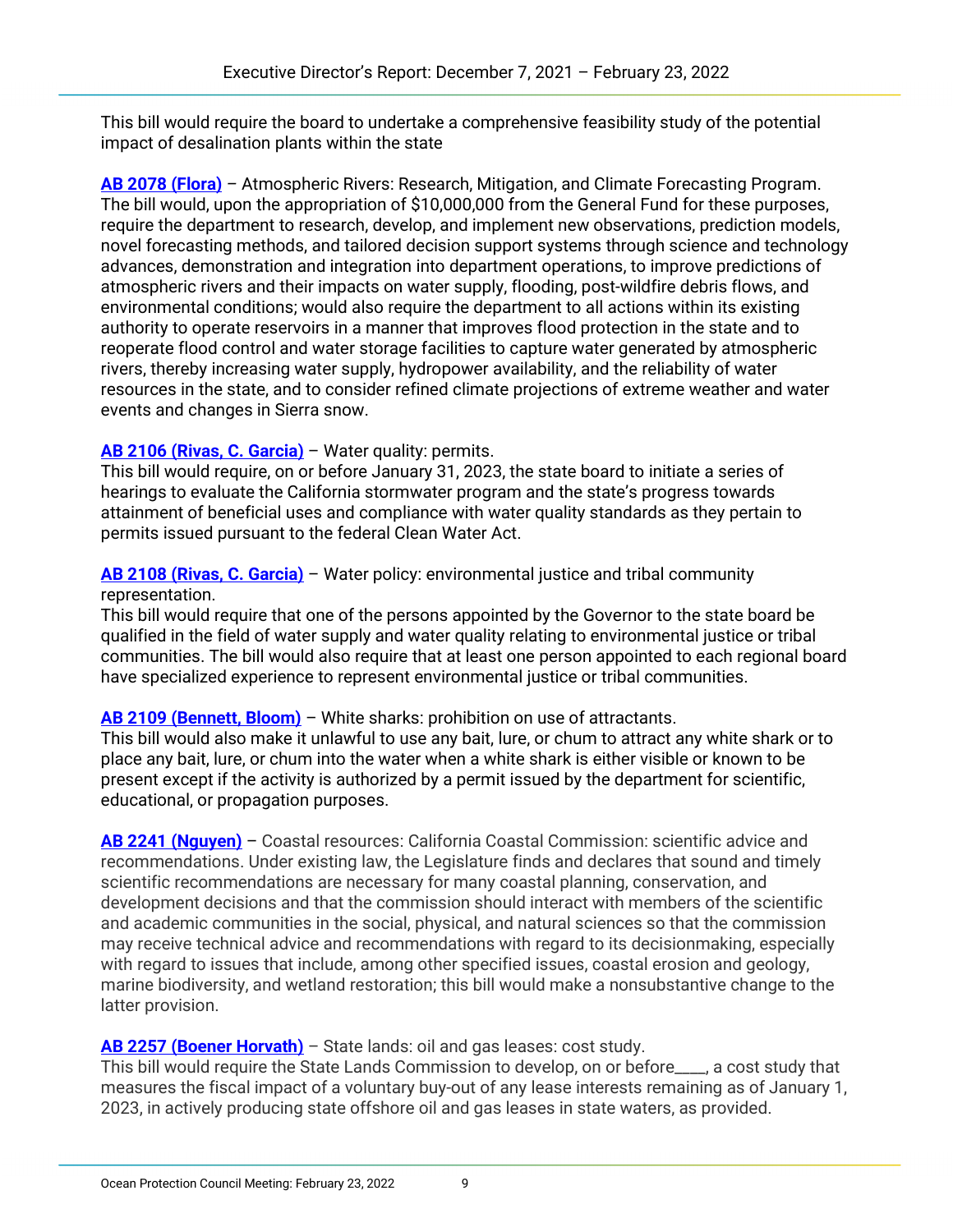**[AB 2278 \(Kalra\)](https://leginfo.legislature.ca.gov/faces/billNavClient.xhtml?bill_id=202120220AB2278)** – Natural resources: coastal and ocean resources.

Existing law creates the California Ocean Protection Act, which includes various legislative findings and declarations related to coastal and ocean resources; this bill would make a nonsubstantive change to these provisions.

#### **[AB 2287 \(Stone\)](https://leginfo.legislature.ca.gov/faces/billNavClient.xhtml?bill_id=202120220AB2287)** – California Ocean Resources Stewardship Act of 2000.

This bill would authorize the Ocean Trust to administer grants and expenditures of the trust for specified purposes from private and public fund sources, including, but not limited to, direct appropriations from the annual Budget Act and block grants from other state agencies with relevant need for coordination and engagement with the trust.

### **[AB 2346 \(Gabriel\)](https://leginfo.legislature.ca.gov/faces/billNavClient.xhtml?bill_id=202120220AB2346)** – Outdoor recreation: Equitable Access Grant Program.

This bill would state the intent of the Legislature to enact subsequent legislation to, among other things, establish the Equitable Access Grant Program under the administration of the Natural Resources Agency to increase equitable access to outdoor recreational opportunities for all Californians.

**[AB 2348 \(Mullin\)](https://leginfo.legislature.ca.gov/faces/billNavClient.xhtml?bill_id=202120220AB2348)** – Sea level rise planning: database.

Existing law requires, on or before January 1, 2016, and until January 1, 2023, the Natural Resources Agency, in collaboration with the Ocean Protection Council, to create, update biannually, and post on an internet website a Planning for Sea Level Rise Database describing steps being taken throughout the state to prepare for, and adapt to, sea level rise; this bill would make a nonsubstantive change to this provision.

**[AB 2362 \(Mullin\)](https://leginfo.legislature.ca.gov/faces/billNavClient.xhtml?bill_id=202120220AB2362)** – Ecosystem restoration and climate adaptation projects: permitting. This bill would require the agency, on or before July 1, 2023, and in consultation with the State Water Resources Control Board, the Department of Food and Agriculture, and the California Environmental Protection Agency, to establish an interagency working group to accelerate and streamline permitting for ecosystem restoration and climate adaptation projects.

#### **[SB 54 \(Allen\)](https://leginfo.legislature.ca.gov/faces/billNavClient.xhtml?bill_id=202120220SB54)** – Plastic Pollution Producer Responsibility Act.

Enacts Plastic Pollution Producer Responsibility Act, which will reduce amount of disposables packaging and food waste entering waste stream.

#### **[SB 867 \(Laird\)](https://leginfo.legislature.ca.gov/faces/billNavClient.xhtml?bill_id=202120220SB867)** – Sea level rise planning: database.

This bill would extend the sunset date for Sea Level Rise Planning Database until January 1, 2028.

#### **[SB 1101 \(Caballero\)](https://leginfo.legislature.ca.gov/faces/billNavClient.xhtml?bill_id=202120220SB1101)** – Carbon capture, utilization, and sequestration framework.

This bill would express the intent of the Legislature to enact subsequent legislation to create a policy framework for carbon capture, utilization, and sequestration and engineered carbon removal technologies in the state that contributes to the achievement of the state's greenhouse gas emissions reduction goals and that includes, among other components, the establishment of a coordinated process for the streamlined and comprehensive review and permitting of projects and infrastructure that capture, utilize, transport, and sequester carbon.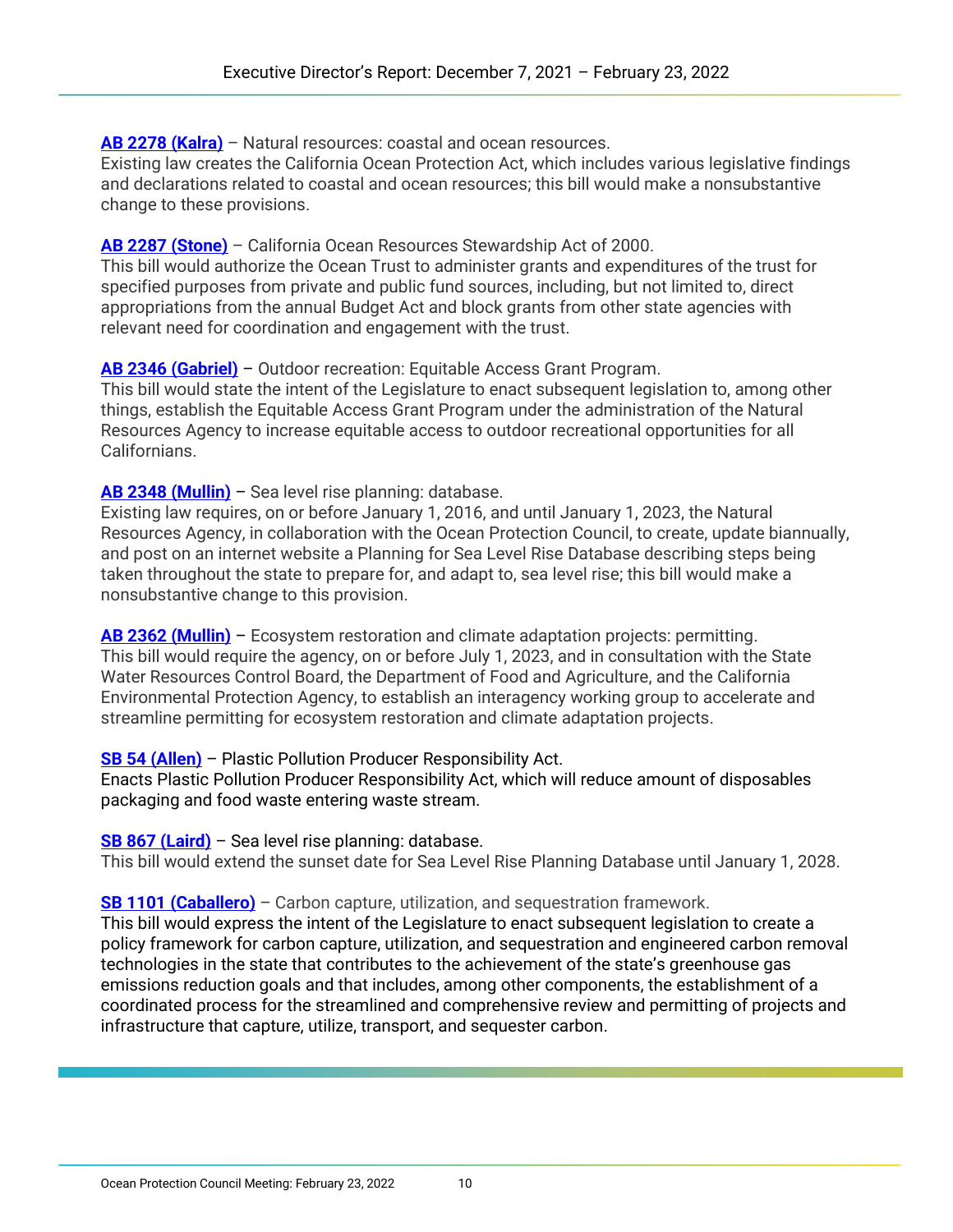# **PERSONNEL NOTES**



**Sarah Stangle,** *Administration and Finance Analyst.* Sarah Stangle joined OPC in February 2022. She is the Administration and Finance Analyst responsible for providing analytical support for the OPC. Prior to her current role, Sarah worked for CAL FIRE as the finance analyst and emergency purchaser including purchasing on California's second largest wildfire, the "Dixie" wildland fire. Sarah received a B.S. in Business Administration from CSU Monterey Bay. In Sarah's free time she enjoys outdoor activities. Sarah's passion is traveling the world and immersing herself in new cultures. Places she visited include Italy, Greece, and next on the list is Germany.



**Elyse Goin**, *California Sea Grant Fellow.* Elyse Goin is joining the Ocean Protection Council's Biodiversity Program as a 2022 California Sea Grant State Fellow. She recently completed her Masters of Advanced Studies degree in Marine Biodiversity and Conservation from Scripps Institution of Oceanography, UC San Diego. For her capstone project Elyse worked with coastal communities of her family's home island of Trinidad and Tobago to assess their responses to climate change impacts. She combined

traditional knowledge and science to reveal people's risk perceptions of climate change impacts occurring along the coast. Prior to graduate school, Elyse worked as a science educator both on land and at sea at The Birch Aquarium and The Escondido Creek Conservancy. Elyse also holds a Bachelor of Science degree in Marine Biology from UC San Diego- Go Tritons! She is looking forward to advancing the State's 30×30 goals and participating in the review of the network of Marine Protected Areas, all while pursuing inclusion of various community voices. Elyse enjoys exploring the great outdoors, taking Samba dance lessons, learning a new language and watching home DIY renovation shows.



**Megan Williams**, *California Sea Grant Fellow.* Megan Williams joined OPC in January as the 2022 California Sea Grant State Fellow in the Climate Change Program. Megan supports OPC's efforts to prepare for and adapt to climate change through projects relating to ocean acidification, sealevel rise, and offshore wind. She earned her MS in Biology from CSU Northridge, where she studied the impacts of climate change on shifting community structure of both Caribbean and Pacific coral reefs. Prior to graduate school, Megan worked on the conservation and restoration of Florida Keys reefs and provided educational materials relating to marine

science and climate change to classrooms throughout the US. She also holds a BS in Marine Science and Biology from the University of Miami. In her free time, Megan loves to be outdoors at the beach, diving, or hiking, or getting into a new artistic project.